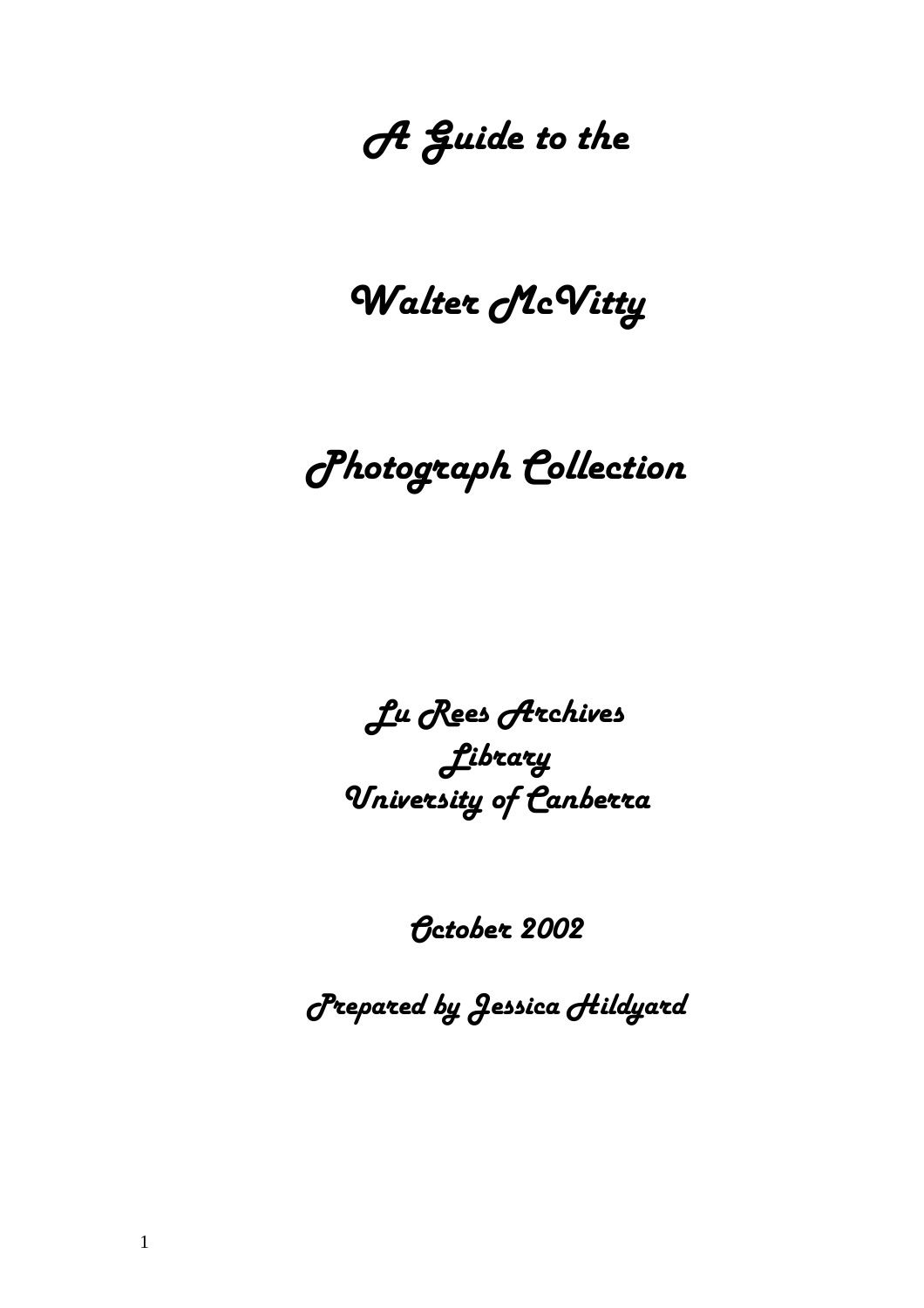*Scope And Content Note* 

- Photographs
- ca.1890 ca.1997
- $\bullet$  4 boxes

These photographs were donated to the Lu Rees Archives by Walter McVitty, as an accompaniment to his files on Australian authors and illustrators. (These files are the Walter McVitty Research Collection, also held in the Lu Rees Archives). He used the photographs in his works about Australian children's authors and illustrators.

Some photographs were taken by Walter McVitty, including photographs taken at the 1993 Children's Book Council Book of the Year Awards ceremony. Authors and illustrators gave other photographs.

This collection has been arranged, housed and described by student Jessica Hildyard as part of the subject Management of Archives, under the supervision of Professor Belle Alderman.

Related materials also held in the Lu Rees Archives are: The Walter McVitty Publishing Archive, and the Walter McVitty Research collection.

## *Walter McVitty Biographical Note*

(Prepared by Cathie Bartley, Karen Ottoway and Amanda Rebbeck).

Teacher, teacher librarian, tertiary lecturer, critic, editor, author and publisher Walter McVitty was born in Melbourne in 1934 and has been involved in the field of children's literature for over four decades.

He taught in schools in Victoria and worked overseas for five years before undertaking a librarianship course at Melbourne Teachers College in 1962. He was a teacher librarian in Victoria for six years, then Senior Lecturer in children's literature at Melbourne Teachers College for fifteen years before establishing his own small publishing company, Walter McVitty Books, with his wife Lois in 1985.

Walter McVitty Books published 57 books and were a testimony to the highest standard of book production and quality reading. It is to Walter McVitty's credit that he 'discovered' both John Marsden and Margaret Early, creators of international stature. At the same time, he ensured that such classics as Ethel Turner's *Seven Little Australians* and Colin Thiele's *Sun on the Stubble* were attractive to new generations of readers.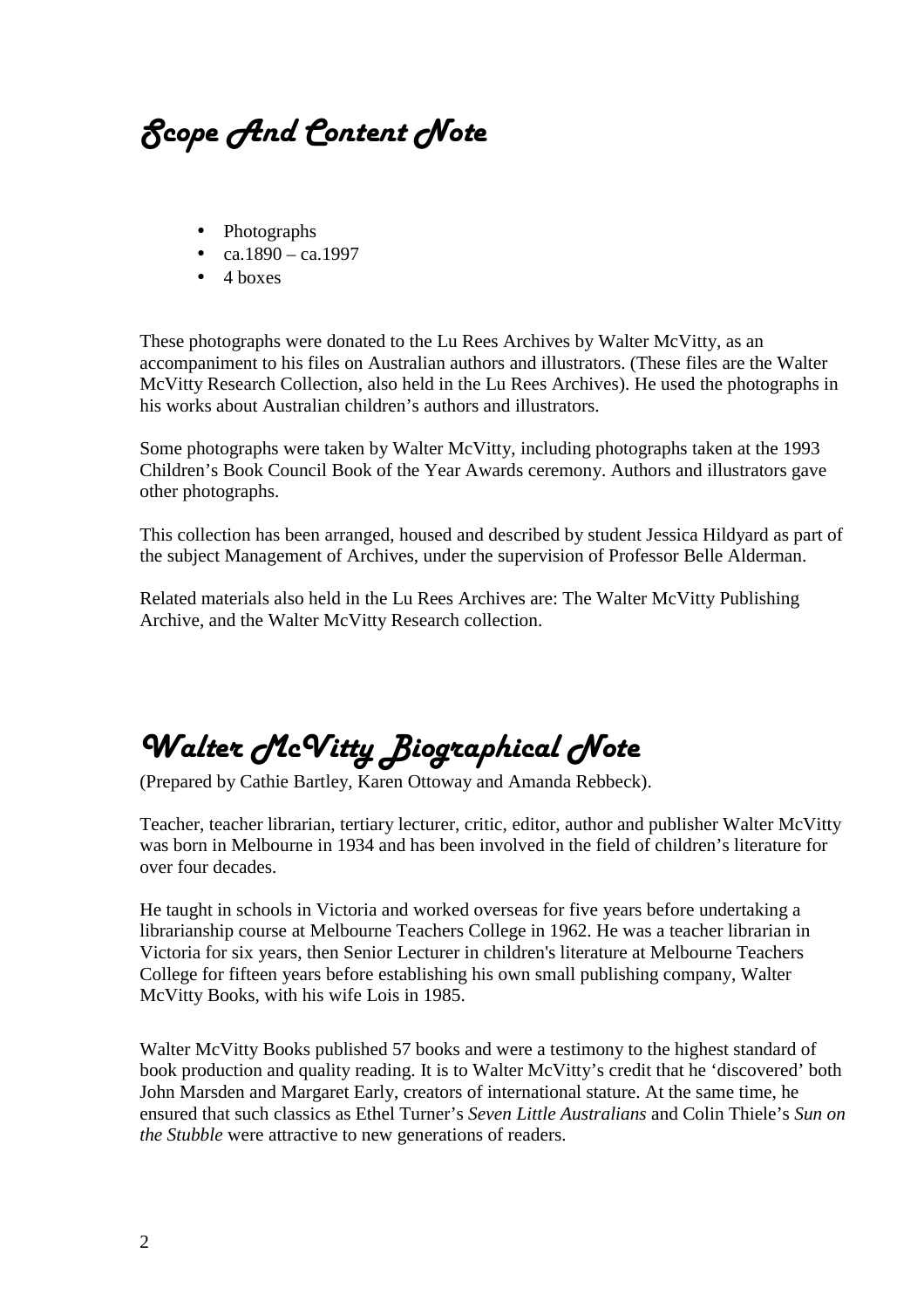Walter McVitty wrote numerous reviews and articles for the *Age*, *Nation Review* and the *Australian*, gave keynote addresses at numerous conferences, commented on the radio and served as a judge for the Children's Book Council awards.

Walter McVitty has also produced the two-volume *The Blinky Bill Collection* (1988*)*, including the biography of Dorothy Wall and a compilation of her works. But perhaps his most important publication was *Innocence And Experience: Essays on Contemporary Australian Children's Writers* (1981). Here Walter McVitty displayed his astute ability to analyse the strengths of Australia's major writers for young people. It is a book, which remains a standard work.

Other important publication efforts occurred during the years 1984 and 1985 when he was editor of the Primary English Teachers Association books. Two of particular note were *The PETA Guide to Children's Literature* (1985) PETA and *Word Magic : Poetry As a Shared Adventure* (1985,1989 second ed) PETA. Both provided valuable insights into children's books for a wide audience.

In 1995, Walter McVitty received an AM in the Order of Australia Awards for his service to education and literature for children and won the Nan Chauncy Award in 1998.

### Sources:

- 1. Alderman, B 1998, The Nan Chauncy Award 1998, statement written on behalf of the Children's Book Council of Australia, ACT Branch, as a nomination of Walter McVitty for the prestigious Nan Chauncy Award.
- 2. Alderman, B and Clayton, P (eds) 1994 *Creative Connections, Writing, Illustrating and Publishing Children's Books in Australia: Papers of the Children's Book Council of Australia*, *ACT Branch Seminars 1987-1993*, Thorpe, Melbourne, p. 169. PN1008.3.C73 1994.
- 3. Lees, S and McIntyre, P 1993 *The Oxford Companion to Australian Children's Literature*, Oxford Community Press, Melbourne, p. 281. REF9613.9.L44 1993.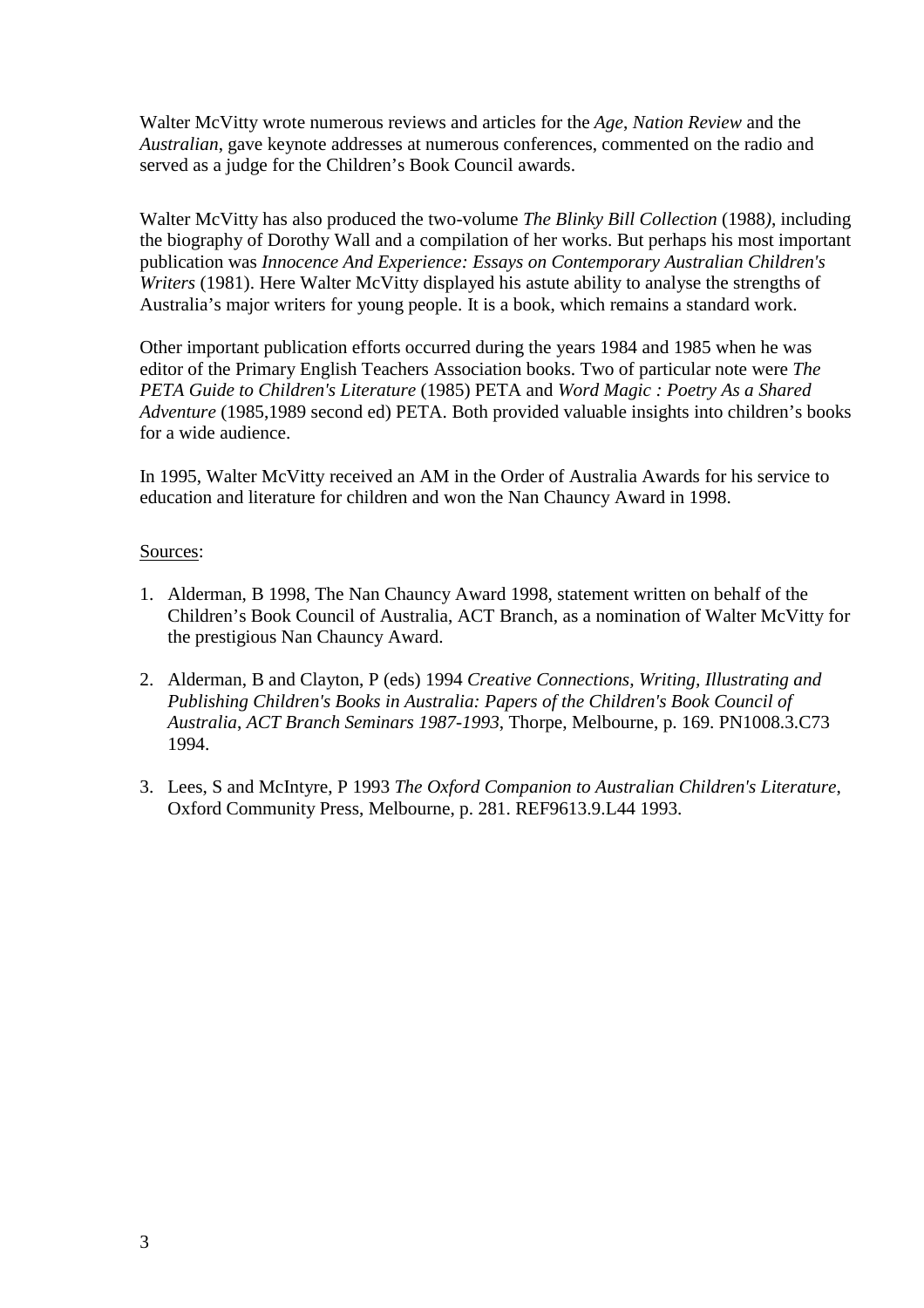## *Walter McVitty Photograph Finding Aid*

| <b>Box Number</b> |
|-------------------|
|                   |

**Folder Number Contents** 

**1 1 1 ALDOUS Allan** ALDRIDGE George ALDRIDGE James ALLEN Pamela ARGENT Kerry ARMITAGE David AXELSEN Stephen (Photo and negatives of 'the oath of bad brown bill') BAILLIE Allan (Taken by Robin Mitchell) BAKER Jeannie (Three photos) 1 2 BALDERSON Margaret Two b&w photos: Tronso 1964 Margaret with 'George' Canberra 1975 BALL Duncan 1 colour photo BARTON Charlotte One b&w photo from family sketchbook, courtesy of Miss J Cosh One title page of 'a mothers offering' BASE Graeme 1 b&w photo

> BATES Dianne 1 b&w photo taken 1986 Address on back

BEDSON Jack Two colour photos both with Address sticker on back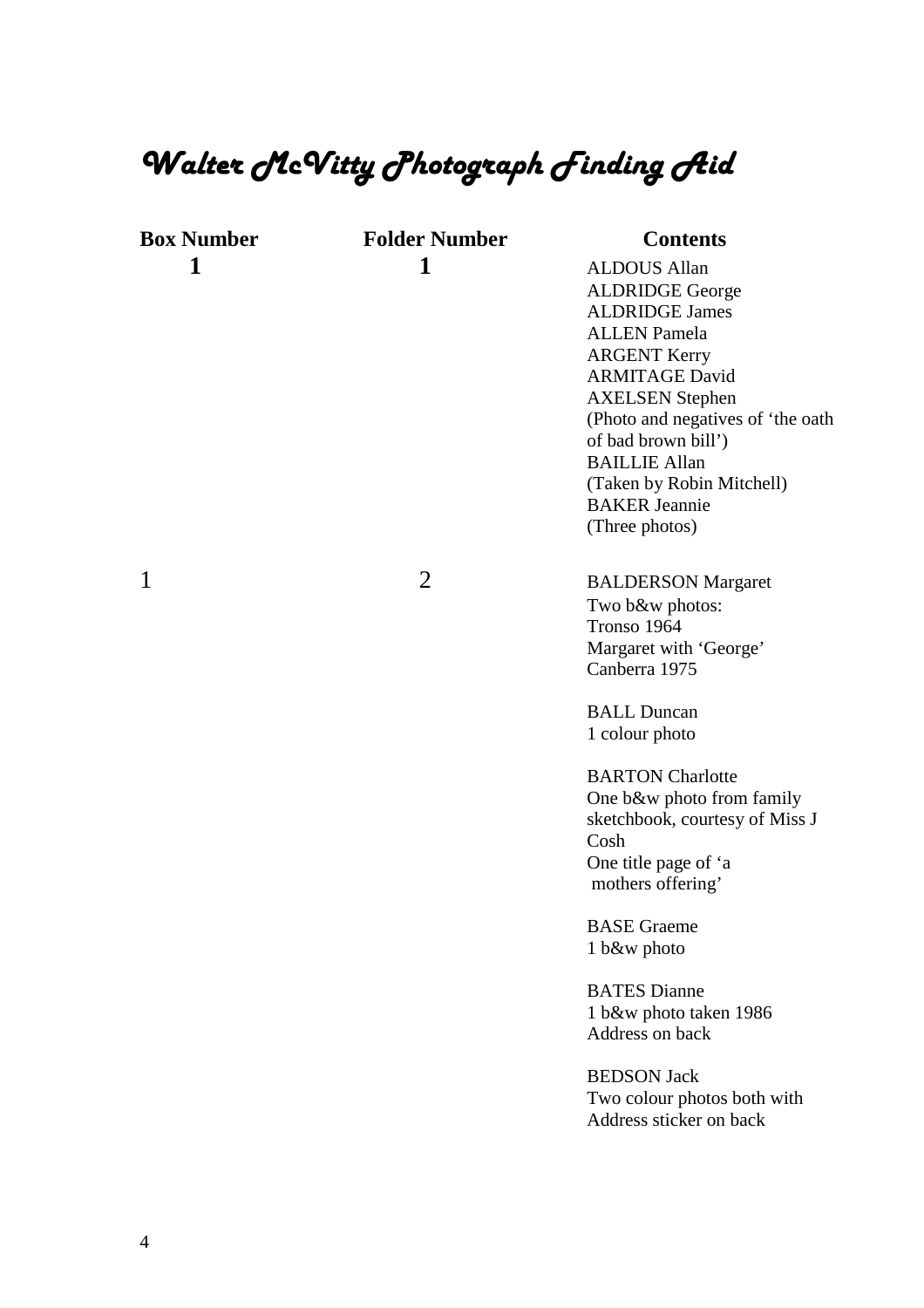**Box Number Folder Number Contents**

1 2 **2** BRINSMEAD Hesba Fay Two b&w photos: House 'Weathertop' at Terranora NSW

> BROOKS Ron 1 b&w photo & Coloured negatives in sleeve

BRUCE Mary Grant 14 items Photo: Walter McVitty photo: Bruce family home, history & source stuck on back. photo from Woman's World July 1, 1924 by Broothorn Photo: Woman's World July 1, 1924, by Broothorn Photo: at 6, Woman's World July 1, 1924 Photo: duplicate of above Photo: 1987, at home 5 novel covers 2 smaller covers

BUDDEE Paul 1 b&w photo

BURKE David 1 b&w photo December 1982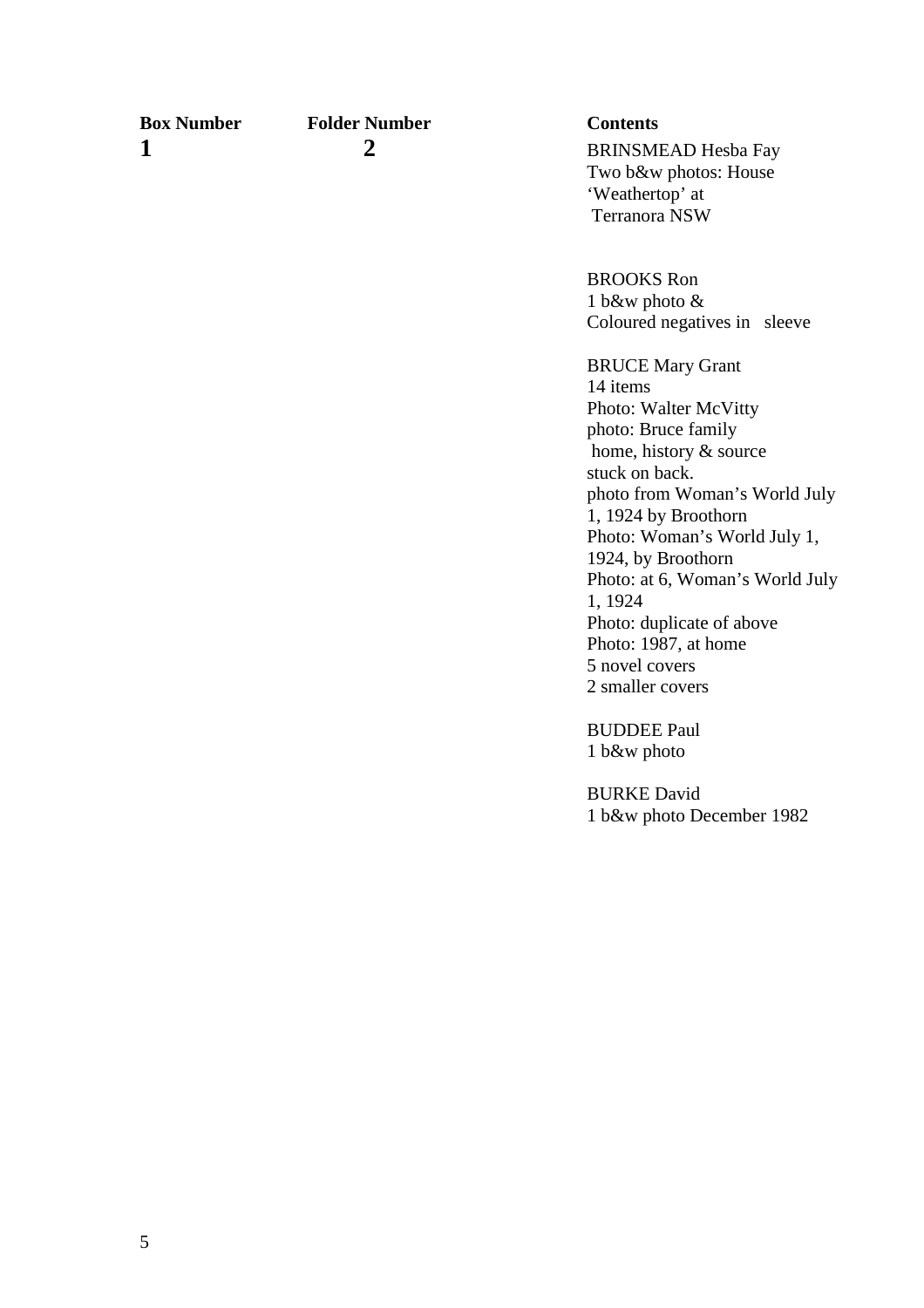## **Box Number Folder Number Contents**

**1** 3 CARR Roger Vaughan 1 b&w photo Photographer J. W Moorfoot

> CARROLL Jane 1 b&w photo September 1988

### CHAFFEY M. Ella

Four items 1 b&w photo: The Chaffey children, courtesy of national trust of S. A 1 b&w photo: 1892, courtesy of national trust of S.A Photocopy of title page for "The youngsters of Murray home' Drawing of 'olivewood'

CHARLWOOD Don

Two b&w photos: On location for 'All the Green year' Source: ABC

CHAUNCY Nan Nine items:

Postcard of ' the green, Westerham' Photo of 'Daydawn', Chauncy's cottage in Chauncy Vale, Tasmania. Photos of Chauncy's daughter in the caves, setting for one of her books. Photo of Chauncy with Dogs Photo of Chanucy's childhood home Duplicate photo of above, but in colour.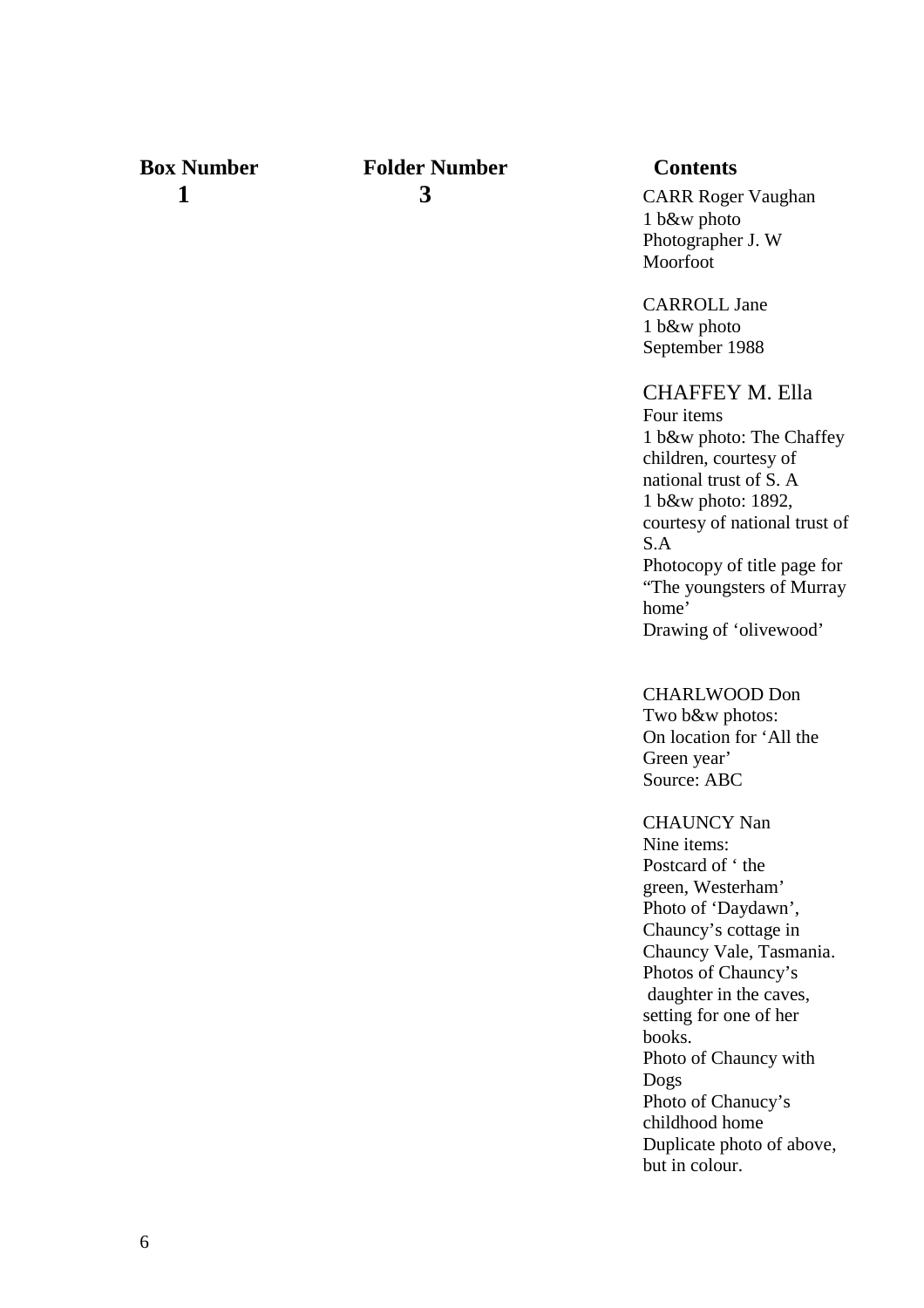**Box Number Folder Number Contents** 1 3 3 Slide photo of above-Photo stuck on card with details , 1930. Map of Tasmania CHEYNE Irene 1 photocopy of photo Source: State Library of Victoria. CLARK Mavis Thorpe Three photos: 1 b&w with address on back 1 coloured photo of Nullarbor setting for 'the Min-min' 1 coloured photo of Clark digging for opals COLLINS Dale 1 b&w photocopy of photo Source: State Library of Victoria COX David 1986 photo taken by Betty Beath 1 4 CRABTREE Judith 1 b&w photo CUNNINGHAM Walter Five items: Coloured slide for 'Sandy' with notes attached Self-portrait. Two Photos of Cunningham, December 1982 DALGLEISH Joan 1 b&w photo December 1982 DAVISON Frank Dalby Three items: Illustration for 'children of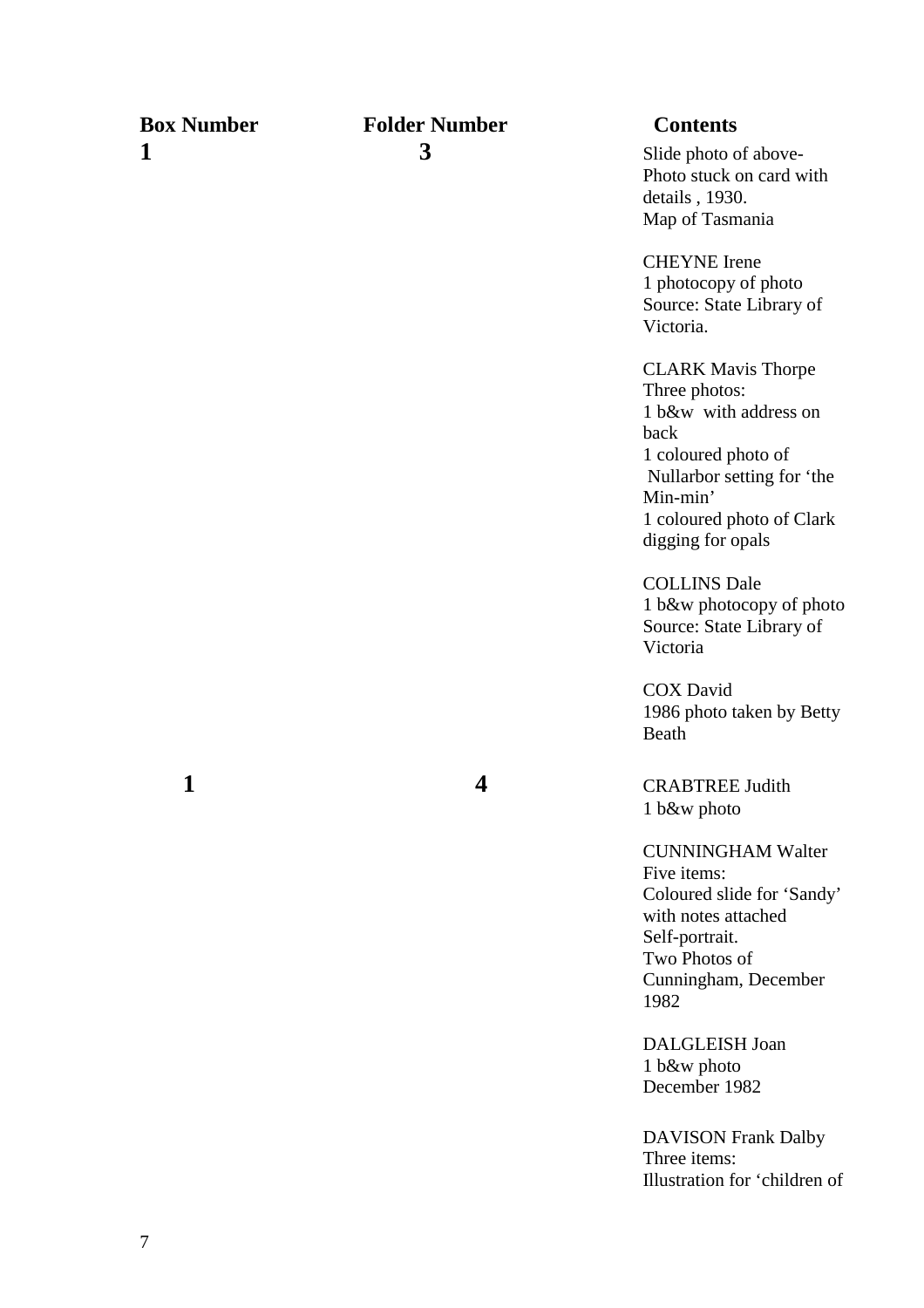### **Box Number Folder Number Contents 1 4 the dark people'**

1945 photo by Leslie Rees photo in Belgium, 1919 with wife Marie.

DENNIS C. J Illustrated portrait of Dennis. Source: State Library of Victoria.

DENTON Terry 1 b&w photo

DIGBY Desmond 1 large b&w photo

DONKIN Nance Two b&w photos: 1983, Copyright, The Age.

DUGAN Michael 1 b&w photo

 DURACK Elizabeth 1 large b&w photo Address on back

 DURACK Mary 1 b&w photo Address on back

 **2 5** EARLY Margaret 5 items 2 b&w photos 1 coloured 2 negatives

> EDWARDS Hazel 1 b&w photo with photographers stamp on back.

EVERS L. H 1 large b&w photo with photographers stamp on back.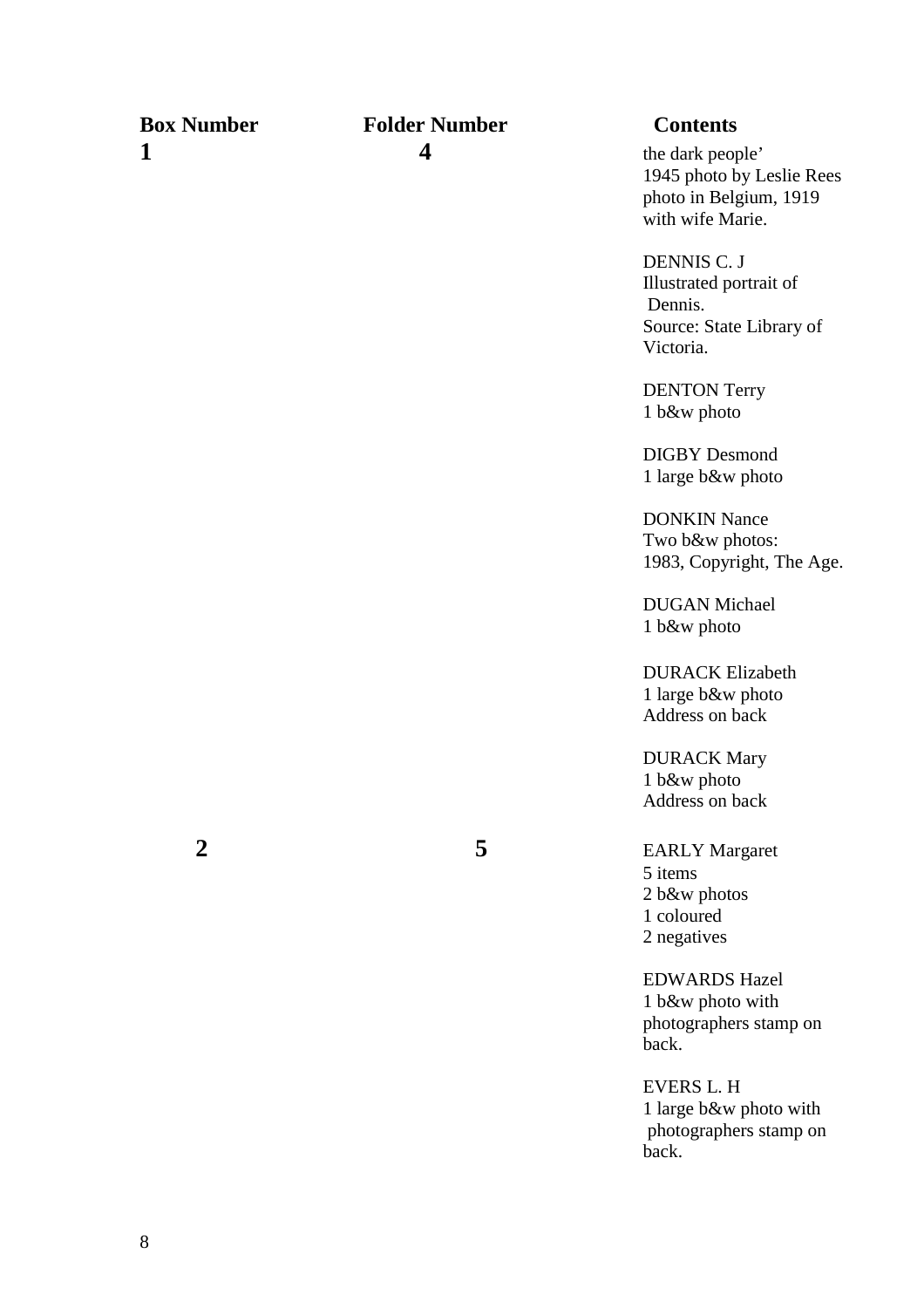**2 5** EWERS J.K

## **Box Number Folder Number Contents**

1 large b&w photo Source: State library of Victoria.

FARRELL Anne 2 b&w photos captioned.

FARRELL Sally 3 b&w photos 1 captioned 1977 1 1977 photo by A. Heazlewood. 1 1968 'copyright letter 30/08/180'

 FATCHEN Max 3 b&w photos acknowledges The Advertiser. 1 black ink drawing by Michael Atchinson for country lunch poem.

**2 6** FAVENC Ernest 1 b&w photo 2 book jacket photocopies.

> FOWLER Thurley 1 b&w photo

FOX Mem 1 b&w photo

FRENCH Simon 1 b&w photo

Van GARDEREN Ilse 1 b&w photo

GENOVESE Sharon 1 b&w photo

GIBBS May 1 b&w photo 1 b&w photo courtesy of State Library of Victoria.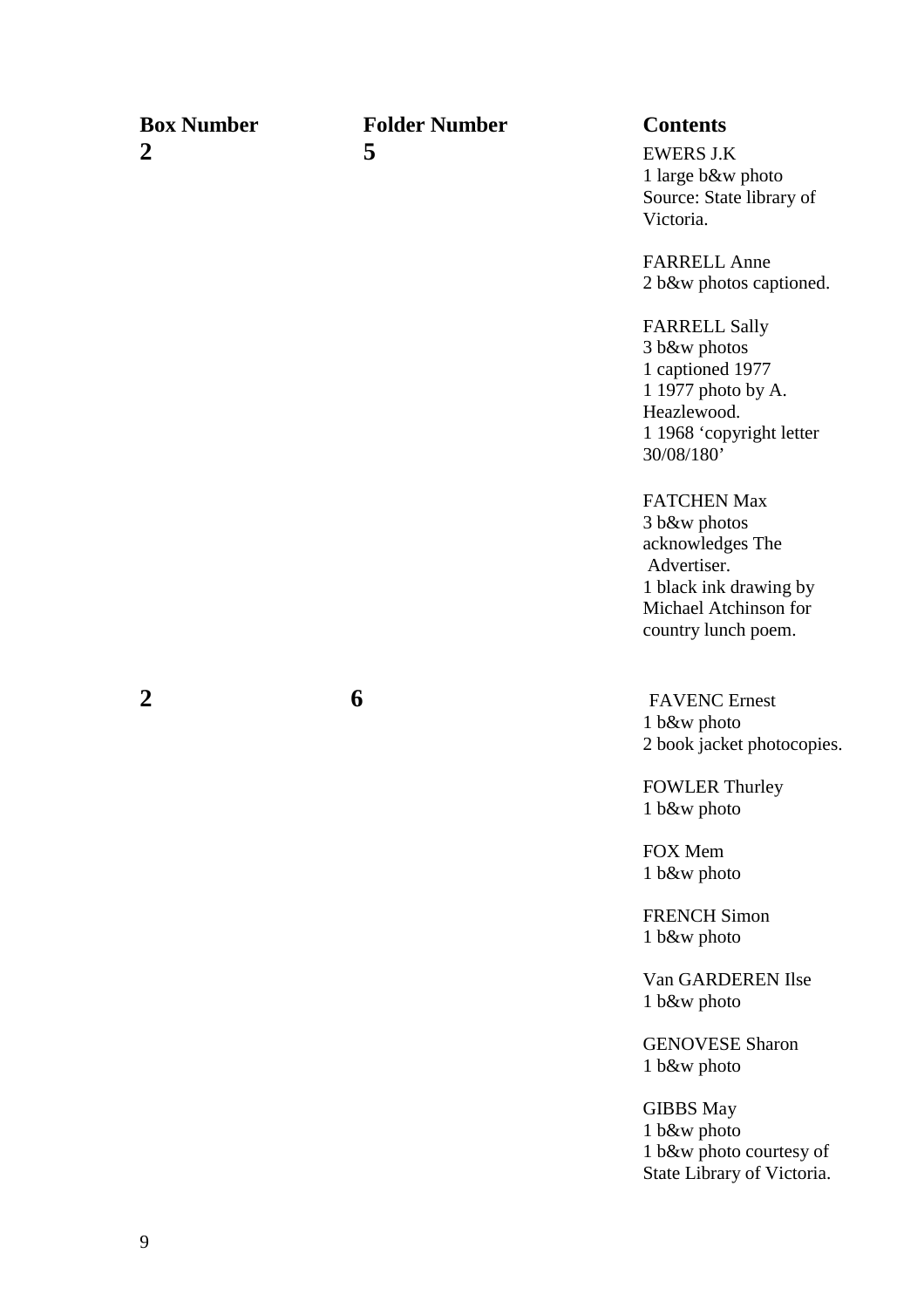| <b>Box Number</b> | <b>Folder Number</b> | <b>Contents</b>                           |
|-------------------|----------------------|-------------------------------------------|
| $\boldsymbol{2}$  | 6                    | <b>GLEESON Libby</b>                      |
|                   |                      | 2 b&w photos                              |
| 2                 | 7                    | <b>GOULDTHORPE Peter</b>                  |
|                   |                      | 2 coloured photos                         |
|                   |                      | <b>GRAHAM Bob</b>                         |
|                   |                      | 1 b&w photo                               |
|                   |                      | <b>GREEN Cliff</b>                        |
|                   |                      | 1 b&w photo                               |
|                   |                      |                                           |
|                   |                      | <b>GREENWOOD Ted</b>                      |
|                   |                      | 2 b&w illustrations for                   |
|                   |                      | 'Terry's Brmmmm G.T'<br>1 large b&w photo |
|                   |                      |                                           |
|                   |                      | <b>GUNN</b> Aeneas                        |
|                   |                      | 2 b&w photo-                              |
|                   |                      | Acknowledges Mrs H.W<br>Berry.            |
|                   |                      | 1 'Rolyat' school photo,                  |
|                   |                      | Hawthorn c1893.                           |
|                   |                      | 1 pencil sketch of 'Elsey'                |
|                   |                      | <b>HARDING Lee</b>                        |
|                   |                      | 1 b&w photo                               |
|                   |                      | Property of Lee and taken                 |
|                   |                      | by John Foster                            |
|                   |                      |                                           |
| 2                 | 8                    | <b>HARRIS Roy</b>                         |
|                   |                      | 1 b&w photo                               |
|                   |                      | <b>HARVEY Roland</b>                      |
|                   |                      | 1 b&w photo                               |
|                   |                      | 1 coloured photo                          |
|                   |                      | <b>HATFIELD William</b>                   |
|                   |                      | 1 b&w photo                               |
|                   |                      | <b>HATHORN Libby</b>                      |
|                   |                      | 2 b&w photo 1983                          |
|                   |                      | 2 b&w photos: Credit                      |
|                   |                      | Frank Violi News limited.                 |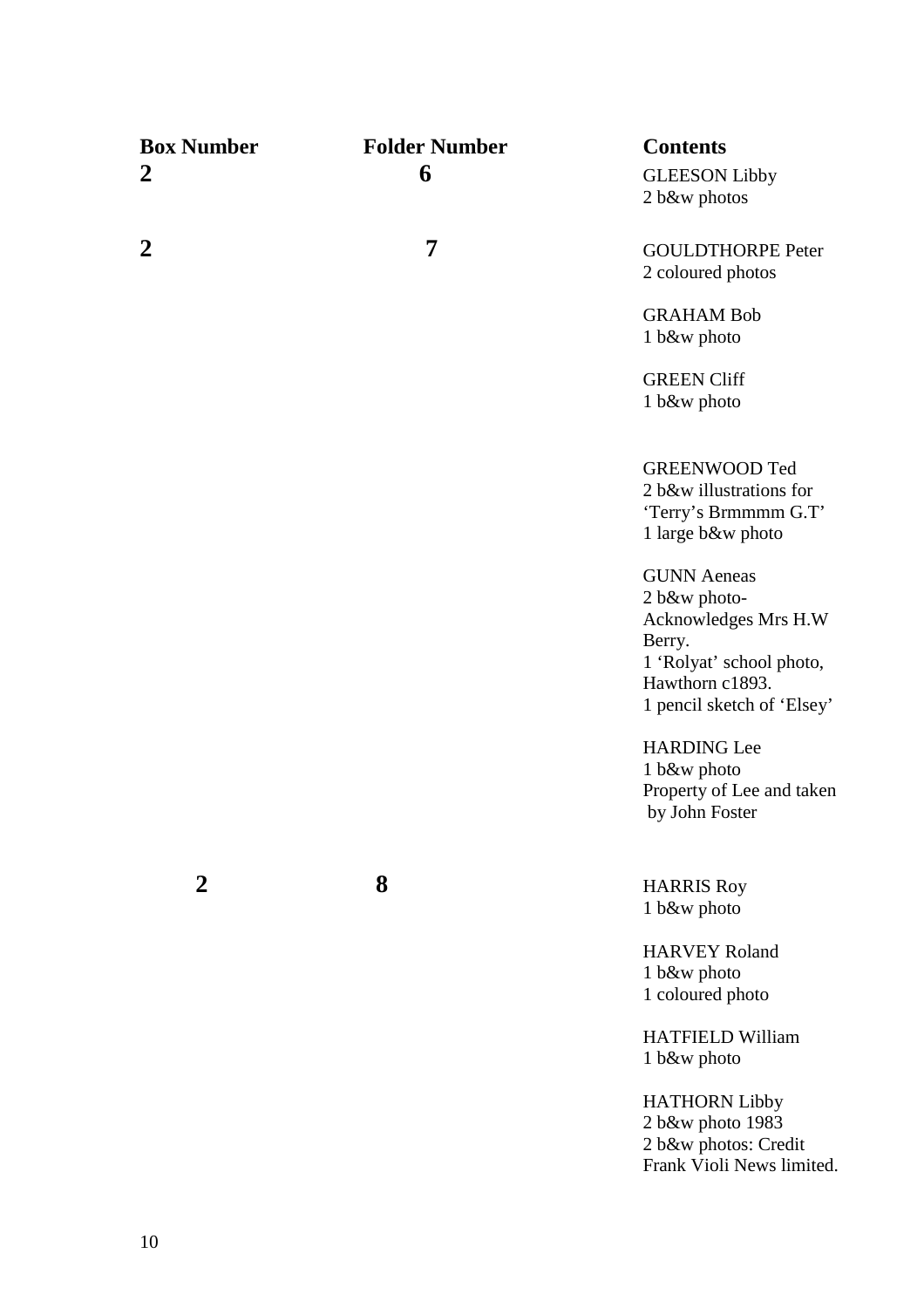| <b>Box Number</b> | <b>Folder Number</b> | <b>Contents</b>                                                                                                                                                                                          |
|-------------------|----------------------|----------------------------------------------------------------------------------------------------------------------------------------------------------------------------------------------------------|
| 2                 | 8                    | <b>HEDDLE Enid Moodie</b><br>1 b&w photo 1983                                                                                                                                                            |
|                   |                      | <b>HILL Deidre</b><br>1 coloured photo 1987                                                                                                                                                              |
|                   |                      | <b>HOGAN Robyn</b><br>1 coloured photo                                                                                                                                                                   |
|                   |                      | <b>HOLE</b> Quentin<br>1 b&w photo                                                                                                                                                                       |
|                   |                      | <b>HONEY Elizabeth</b><br>1 b&w photo                                                                                                                                                                    |
|                   |                      | <b>HORDER Margaret</b><br>1 b&w photo<br>1 cover page illustration for<br>'Boundary riders'<br>1 drawing for 'boundary<br>riders' pg.44                                                                  |
| $\overline{2}$    | 9                    | <b>HUNNAM Linda</b><br>1 small b&w photo<br>1 b&w photo                                                                                                                                                  |
|                   |                      | <b>INGAMELLS Rex</b><br>1 large b&w photo<br>Source: State Library of<br>Victoria.                                                                                                                       |
|                   |                      | <b>INGPEN Robert</b><br>1 NT flag<br>1 collection of whale<br>stamps<br>2 large b&w photos.                                                                                                              |
|                   |                      | <b>JAMES Ann</b><br>1 b&w photo                                                                                                                                                                          |
|                   |                      | <b>KELLEHER Victor</b><br>1 b&w photo. Source: State<br>Library of Victoria.<br>1 b&w photo 1983<br>3 negatives in sleeve for<br>cover of 'Papio'<br>Assorted negatives for<br>'Master of the grove' and |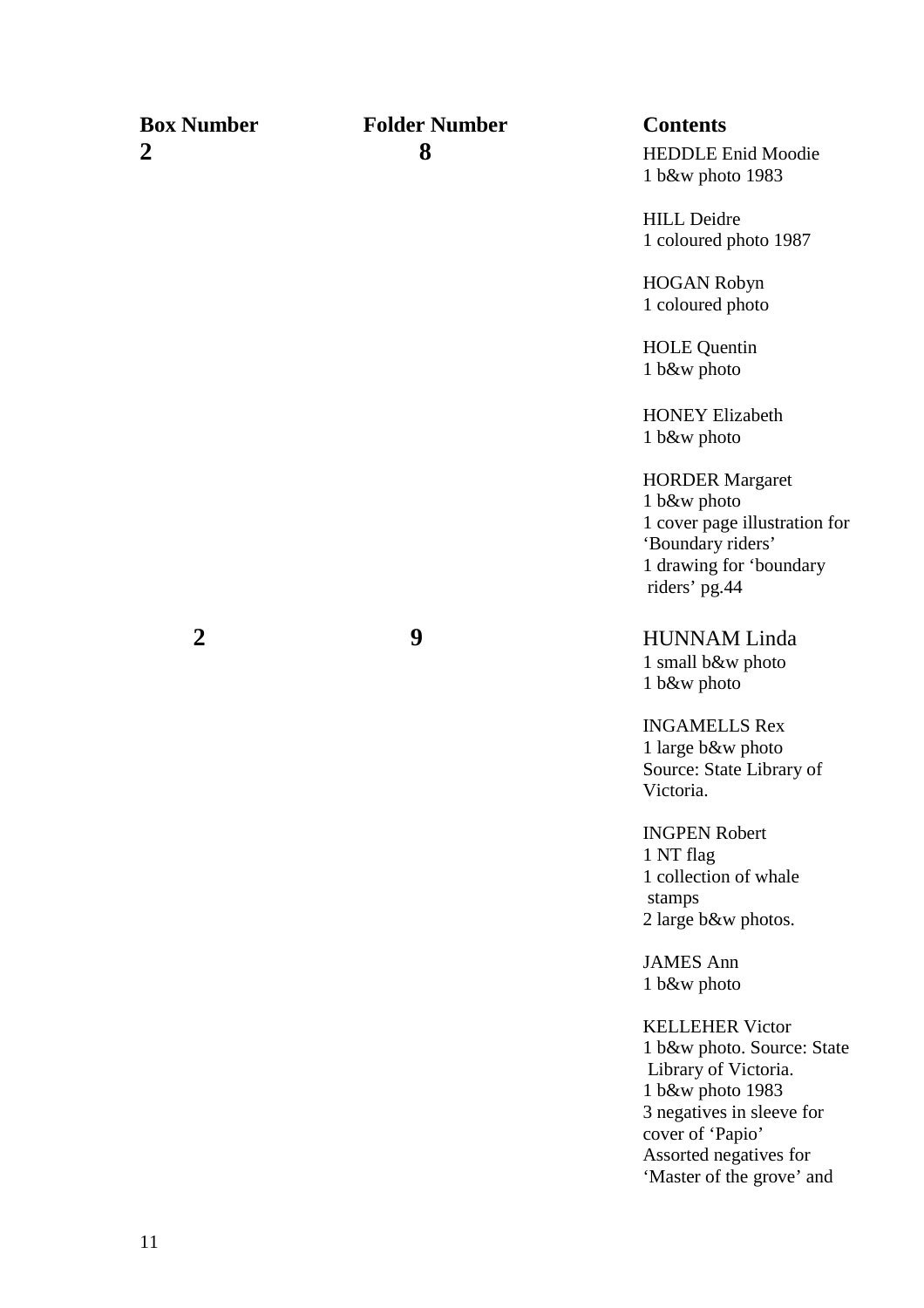| <b>Box Number</b> | <b>Folder Number</b> | <b>Contents</b>                                                                                                                                                                                                                                                                                                    |
|-------------------|----------------------|--------------------------------------------------------------------------------------------------------------------------------------------------------------------------------------------------------------------------------------------------------------------------------------------------------------------|
| $\boldsymbol{2}$  | 9                    | 'Forbidden paths of Thual.'                                                                                                                                                                                                                                                                                        |
|                   |                      | <b>KERWILSON Barbara</b><br>1 b&w photo                                                                                                                                                                                                                                                                            |
|                   |                      | <b>KLEIN Robin</b><br>Selection of negatives<br>Negatives for 'people might<br>hear you'<br>1 b&w photo with address.<br>1 coloured photo.                                                                                                                                                                         |
|                   |                      | <b>LACIS</b> Astra<br>1 coloured photo.                                                                                                                                                                                                                                                                            |
| $\boldsymbol{2}$  | 10                   | <b>LAMOND Henry George</b><br>1 b&w photo                                                                                                                                                                                                                                                                          |
|                   |                      | <b>LA ROCHE Sandra</b><br>2 coloured photos<br>1 b&w illustration                                                                                                                                                                                                                                                  |
|                   |                      | <b>LESTER Alison</b><br>1 b&w photo of<br>'Alison, pony, dog and<br>wombat' by Ross Bird.                                                                                                                                                                                                                          |
|                   |                      | <b>LINDSAY Norman</b><br>1 b&w photo courtesy of<br>National Library of<br>Australia<br>1 cover page $&$ illustration<br>for 'the flyaway highway'<br>1 page of illustrations for<br>'The magic pudding'<br>1 b&w photo. Source: The<br>Age.<br>1 b&w photo of place of<br>birth. Source: Graeme<br>Kinross Smith. |
|                   |                      | Page 23- The magic<br>pudding.                                                                                                                                                                                                                                                                                     |
|                   |                      | <b>LISTER Gladys</b><br>1 b&w photo 1939 with<br>Pixie O'Harris.                                                                                                                                                                                                                                                   |

1 b&w photo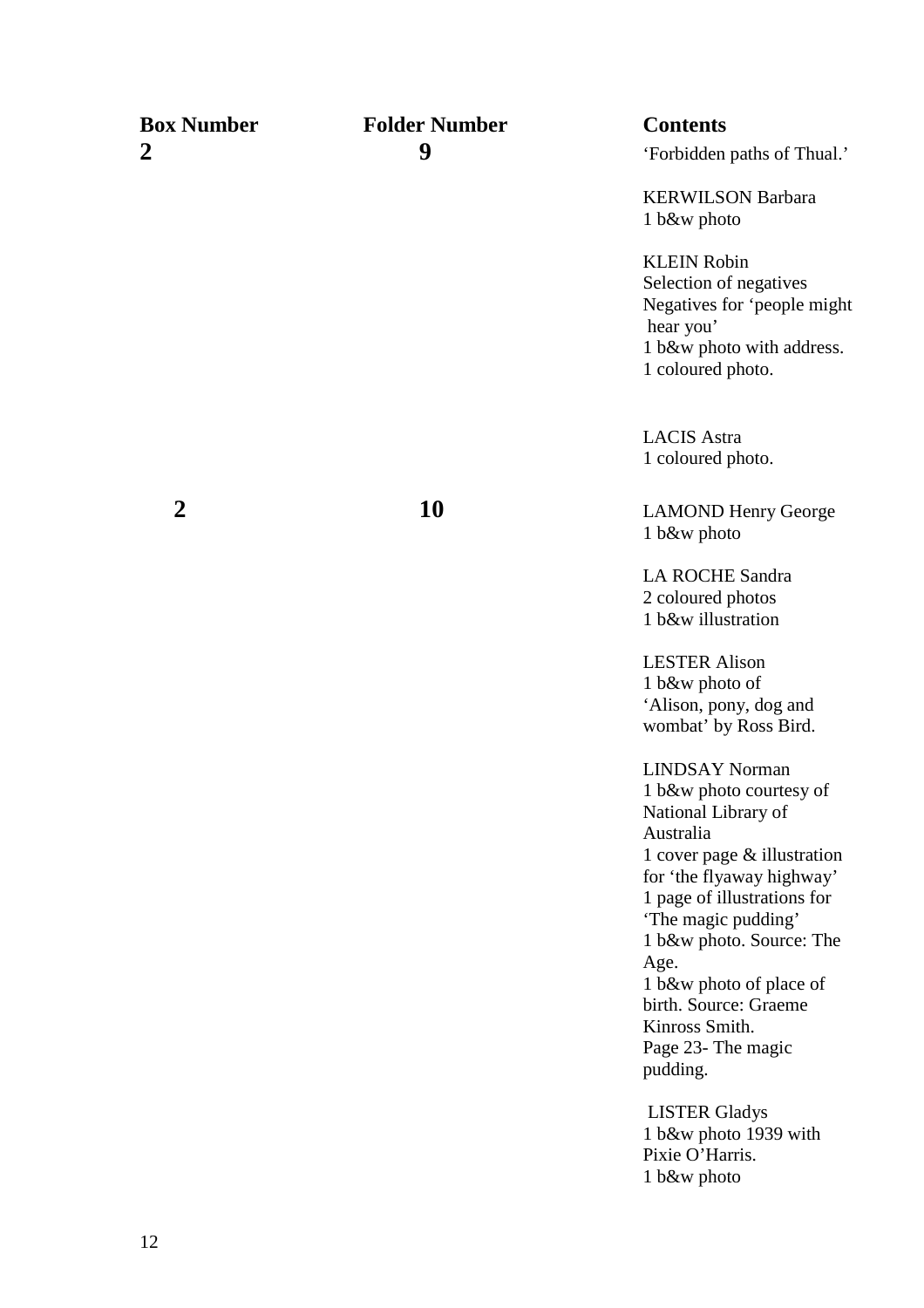| <b>Box Number</b> | <b>Folder Number</b> | <b>Contents</b>                                                                             |
|-------------------|----------------------|---------------------------------------------------------------------------------------------|
| $\boldsymbol{2}$  | 10                   | 1 b&w illustration for 'the<br>little round house' by Pixie<br>O'Harris.                    |
|                   |                      | <b>LURIE Morris</b><br>2 b&w photos                                                         |
|                   |                      | <b>LYNE</b> Nairda<br>1 b&w photo<br>Source: Ms Lyne.                                       |
| 3                 | 11                   | MACARTHUR-ONSLOW<br>Annette<br>B&w photo Dec 1982<br>B&w photo family<br>homestead          |
|                   |                      | <b>MACINTYRE Elisabeth</b><br>1 b&w photo holding<br>Japanese edition of 'Ninji's<br>Magic' |
|                   |                      | <b>MACK</b> Louise<br>1 b&w photo Source; State<br>Library of Victoria.                     |
|                   |                      | <b>MCLEAN</b> Janet<br><b>MCLEAN</b> Andrew<br>1 b&w photo                                  |
|                   |                      | <b>MACLEOD Doug</b><br>2 b&w photos                                                         |
|                   |                      | <b>McRAE</b> Rodney<br>1 b&w photo 'with stuffed<br>timber wolf'                            |
|                   |                      | <b>MALTBY</b> Peg<br>1 b&w photo                                                            |
| 3                 | 12                   | <b>MANLEY Ruth</b>                                                                          |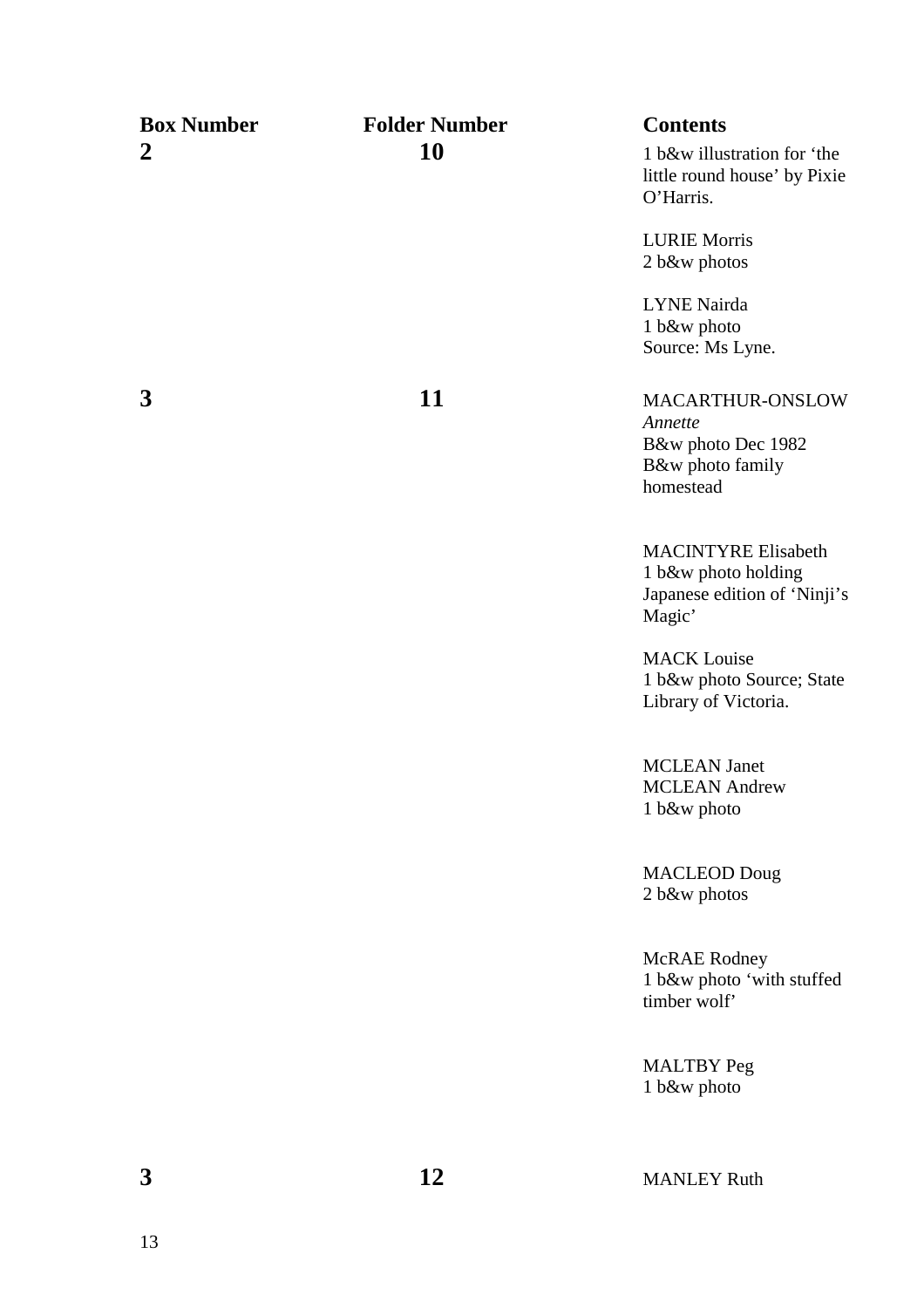MARSDEN John 1 b&w photo 1990

MARSHALL Alan 1 b&w photo

MARTIN David 1 b&w photo At school camp as writer in residence. 1 b&w photo with twin brother.

MATTINGLEY Christobel 1 b&w photo by Frances Andrijich 1987 1 b&w photo by The Age

MEREDITH Louisa Anne 1 b&w photo 1 b&w photo of 'Springvale' home

**3** 13 MILTON Mary 1 coloured photo

> MITCHELL Elyne 1 coloured magazine cutting from 'New Idea' 1 original negative for above. 1 b&w photo of three girls 1 b&w photo of Elyne's home, Towery Hill.

MOORE Inga 1 b&w photo

MORIMOTO Junko 1 b&w photo

MULLINS Patricia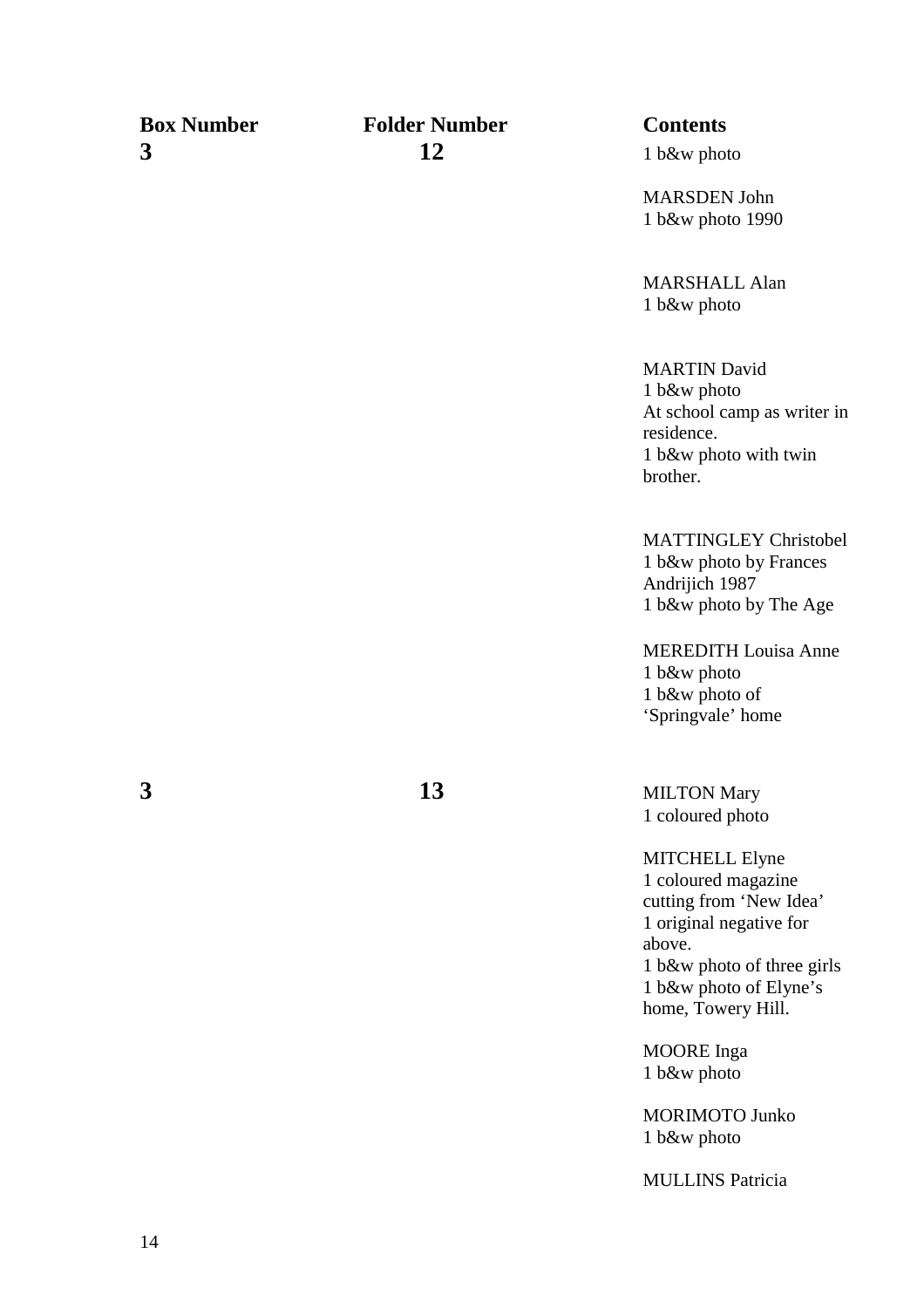### **Box Number Folder Number Contents 3** 13 1 b& w photo

1 coloured negatives 1 b&w photo of stone dragon. 6 coloured negatives 1 large b&w photo

NEWNHAM Jack 1 b&w photo

NICHOLSON Joyce 2 large yellow photos

NILAND Deborah & Kilmeny 1 b&w photo with Patrick. Address on back. 1 b&w of Deborah and Kilmeny Source: Mirror Australia Telegraph Publications.

NOONAN Michael 1 b&w photo

NORMAN Lilith 1 b&w photo 1 b&w photo in study 1 colour photo of surfers in ocean.

ODELL Carol 2 b&w photos

O'HARRIS Pixie 1 b&w photo 5 negatives 1 colour photo 1 b&w family photo-circled 1 b&w photo 'Rachael Forster' on back 1 fairy illustration 12 coloured negatives

**3 14** OLDFIELD Audrey 1 b&w photo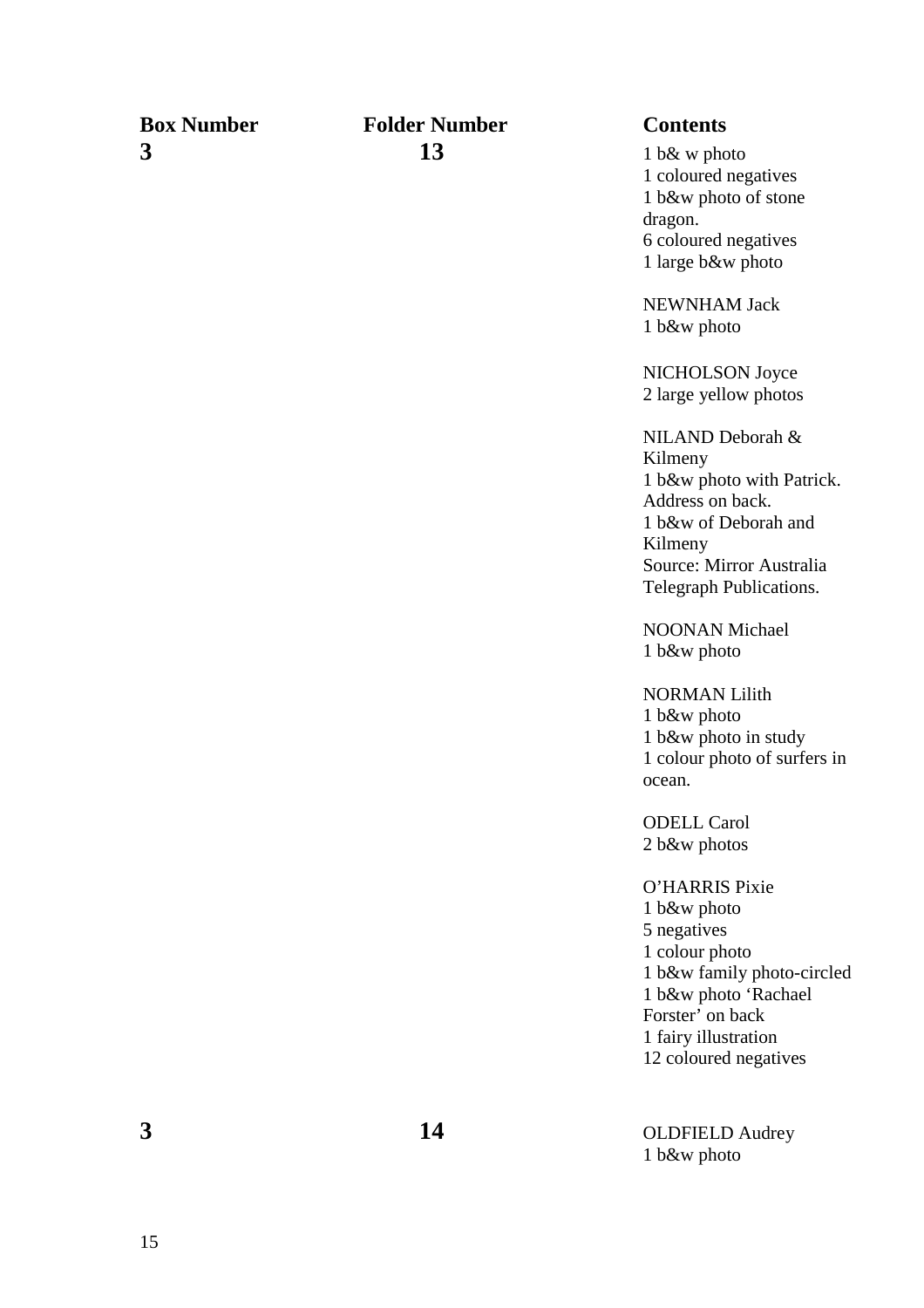1 b&w photo source Walker books

OTTLEY Reginald 1 b&w photo

OUTHWAITE Ida Rentoul 2 b&w photos 1 photocopy

PAICE Margaret 1 b&w photo 1 illustration from the ';lucky fall'

PARK Ruth 1 b&w photo of Cumberland street Sydney Source: NLA 1 b&w photo credit Australia council.

PARKER Richard 1 b&w photo 1 b&w photo of Snug Primary, Hobart.

PARR Letitia 2 b&w photos

PATCHETT Mary Elwyn 1 b&w photo in kimono 1 b&w aged aged 5 on horse. 1 b&w with fred budgie.

**4 15** PATTERSON Betty & Esther 1 item photocopied illustration from Fernland story book

> PAVEY Peter 2 items 1 b&w photo attached to card source: The Age 1 sheet of negatives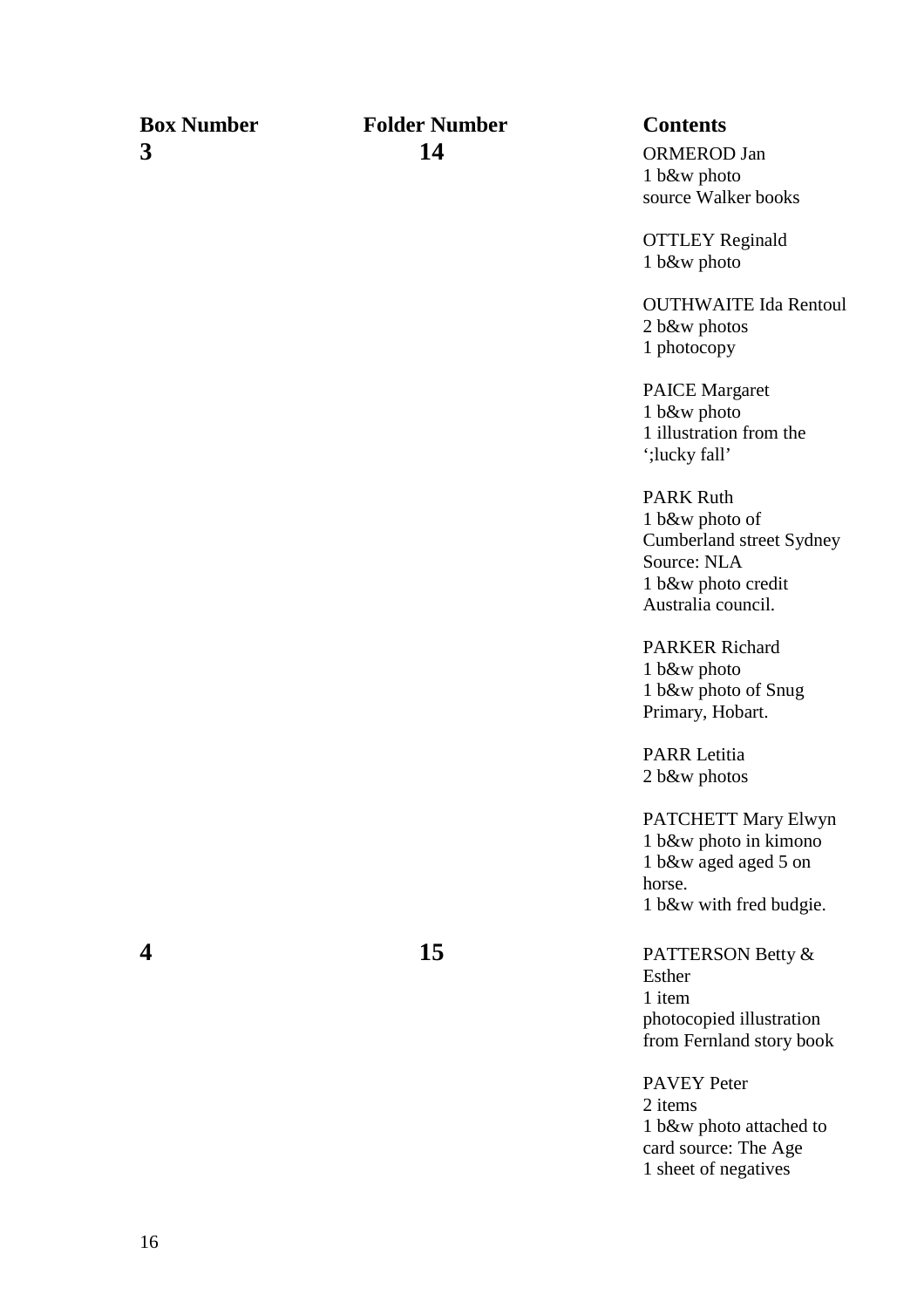### **Box Number Folder Number Contents 4 15 15 PENDER Lydia**

Nothing in sleeve

PHIPSON Joan 8 items 1 large b&w photo with dry yellow glue on back 1 colour photo 1 b&w photo 1 coloured landscape photo of sheep 1 coloured photo of home with detailed typed comments stuck to back. 1 coloured photo 1 b&w photo 1 b&w photo identifying herself and Elyne Mitchell as little girls. Same photo is in Mitchell, Elyne. Detailed typed comments on back.

PINKNEY, John 1 item 1 coloured photo.

PORTER James G 1 item 1 b&w photo with details on back.

POWER Margaret 1 item 1 b&w photo POWNALL Eve 3 items 3 b&w photos

PRESTON James 1 item 1 b&w photo

RAWLINS Donna 2 items 1 b&w photo stuck to card 1 b&w photo by Julie Higginbotham

RAY N. L (Nan Hunt)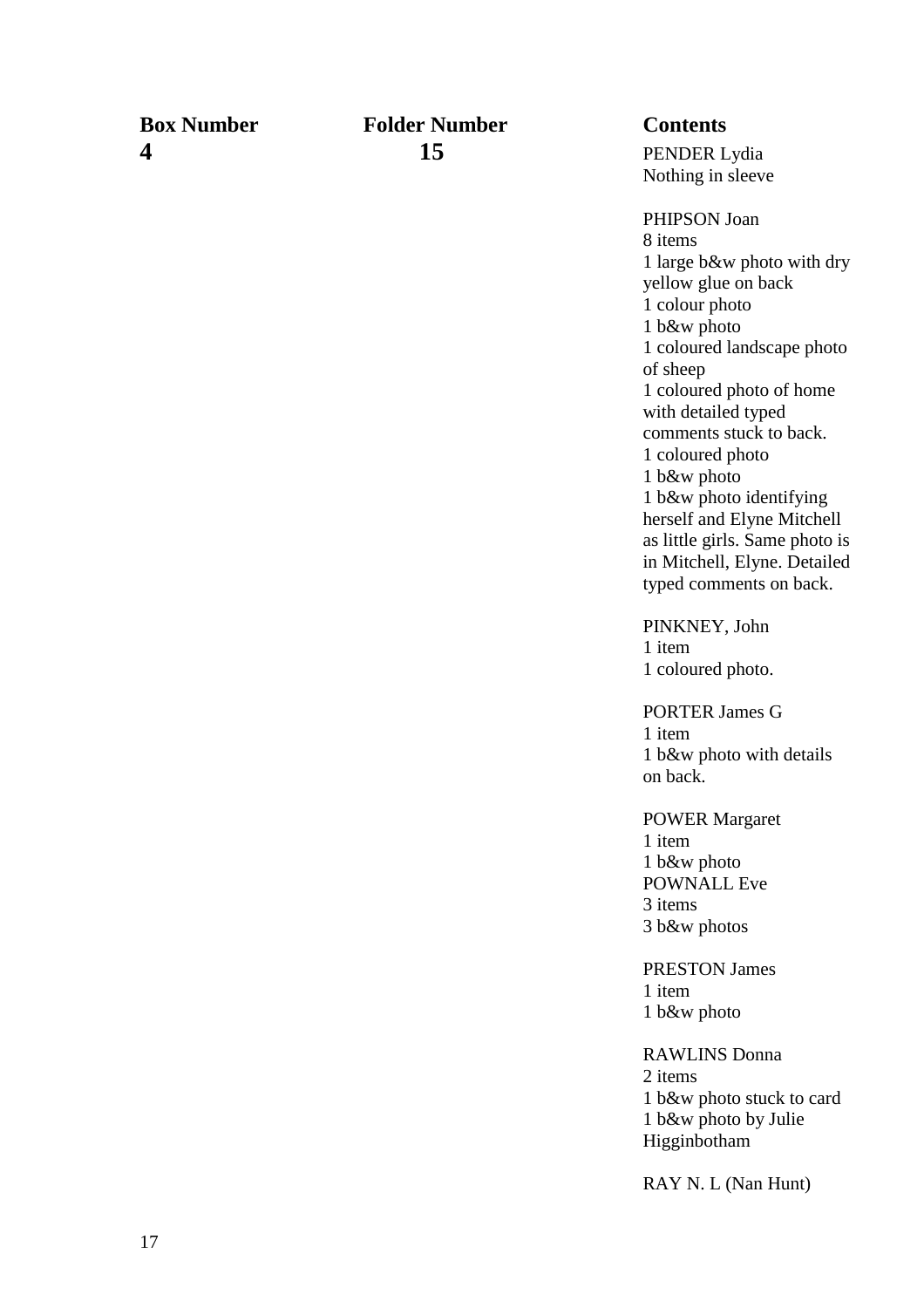| <b>Box Number</b> | <b>Folder Number</b> | <b>Contents</b>                                                                                                                                                                                                                                                                                                                                                                                                                                           |
|-------------------|----------------------|-----------------------------------------------------------------------------------------------------------------------------------------------------------------------------------------------------------------------------------------------------------------------------------------------------------------------------------------------------------------------------------------------------------------------------------------------------------|
| 4                 | 15                   | 1 item<br>1 b&w photo acknowledge<br>Nigel Smith Bathurst Cae                                                                                                                                                                                                                                                                                                                                                                                             |
|                   |                      | <b>REES</b> Leslie<br>2 items<br>1 b&w photo with<br>handwritten comments on<br>back. Sydney 1953<br>1 b&w photo                                                                                                                                                                                                                                                                                                                                          |
| 4                 | <b>16</b>            | <b>RODDA</b> Emily<br>1 item<br>1 b&w photo 1987                                                                                                                                                                                                                                                                                                                                                                                                          |
|                   |                      | <b>ROLAND Betty</b><br>1 item<br>1 b&w photo                                                                                                                                                                                                                                                                                                                                                                                                              |
|                   |                      | <b>ROUGHSEY Dick</b><br>(with Percy Trezise)<br>8 items<br>1 b&w photo of Percy<br>Trezise source William<br>Collins pty ltd<br>1 b&w photo of Dick<br>Roughsey 29.11.1971<br>2 sleeves of coloured<br>negatives<br>1 postcard of Percy<br>Trezise's photo dated 1983<br>addressed to Bea Fincher.<br>Small tear on top middle.<br>1 sleeve of coloured negs<br>removed from card and<br>placed into Mylar sheet.<br>2 magazine cuttings stuck<br>to card |
|                   |                      | <b>ROY Thomas</b><br>3 items<br>1 b&w photo<br>2 photocopies 'Australia for<br>the British boy' $\&$ 'the big<br>brother movement' both<br>stamped 1925.                                                                                                                                                                                                                                                                                                  |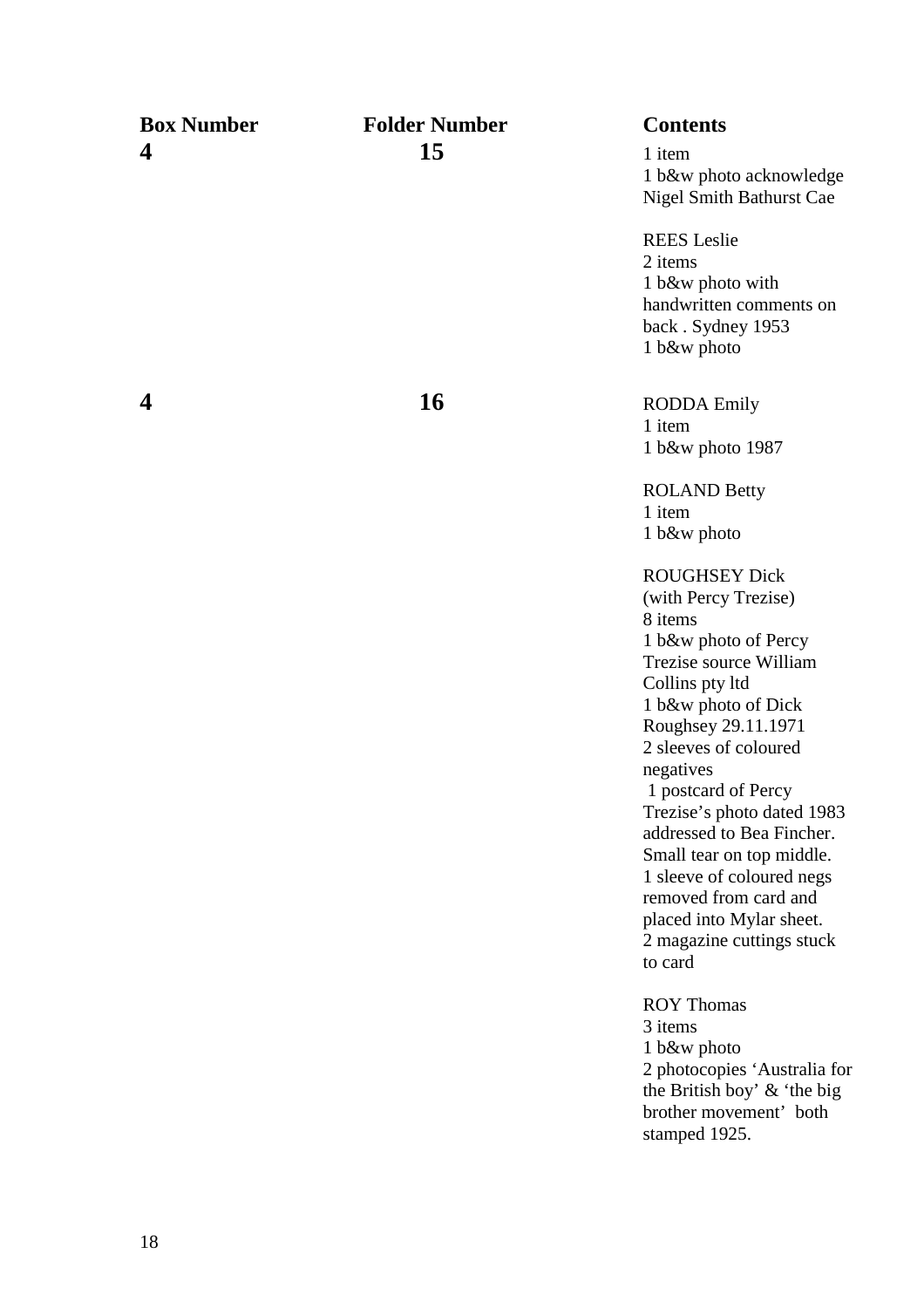| <b>Box Number</b> | <b>Folder Number</b> | <b>Contents</b>                                  |
|-------------------|----------------------|--------------------------------------------------|
| 4                 | 16                   | <b>RUBENSTEIN Gillian</b>                        |
|                   |                      | 1 item                                           |
|                   |                      | 1 b&w photo credit Doug                          |
|                   |                      | <b>Nichols</b>                                   |
|                   |                      | <b>RYAN</b> Laurie                               |
|                   |                      | 1 item                                           |
|                   |                      | 1 b&w photo with address<br>on back              |
|                   |                      | SAMUEL Helen Jo                                  |
|                   |                      | 4 items                                          |
|                   |                      | 1 b&w photo homestead<br>1870                    |
|                   |                      | 1 b&w photo homestead                            |
|                   |                      | 1 b&w photo source: NLA                          |
|                   |                      | 1 reproduction of a photo                        |
|                   |                      | <b>SCHOLES Katherine</b>                         |
|                   |                      | 2 items                                          |
|                   |                      | 1 b&w photo credit Ron<br>Robertson              |
|                   |                      | 1 business card for                              |
|                   |                      | 'impressions' Ron                                |
|                   |                      | Robertson north Melbourne                        |
| 4                 | 17                   | <b>SCOTT Bill</b>                                |
|                   |                      | 2 items                                          |
|                   |                      | 2 b&w photos                                     |
|                   |                      | <b>SENIOR Margaret</b>                           |
|                   |                      | 4 items                                          |
|                   |                      | 1 b&w photo removed from                         |
|                   |                      | sticky taped card placed in<br>conservation box. |
|                   |                      | 1 card with details from                         |
|                   |                      | photo placed in                                  |
|                   |                      | conservation box.                                |
|                   |                      | 1 illustration for 'its always                   |
|                   |                      | book time'                                       |
|                   |                      | 2 b&w photocopies of                             |
|                   |                      | coloured illustrations from                      |
|                   |                      | 'bush haven animals.'                            |
|                   |                      | <b>SHELLEY Noreen</b>                            |
|                   |                      | 1 item<br>1 b&w photo courtesy of                |
|                   |                      | oxford university press                          |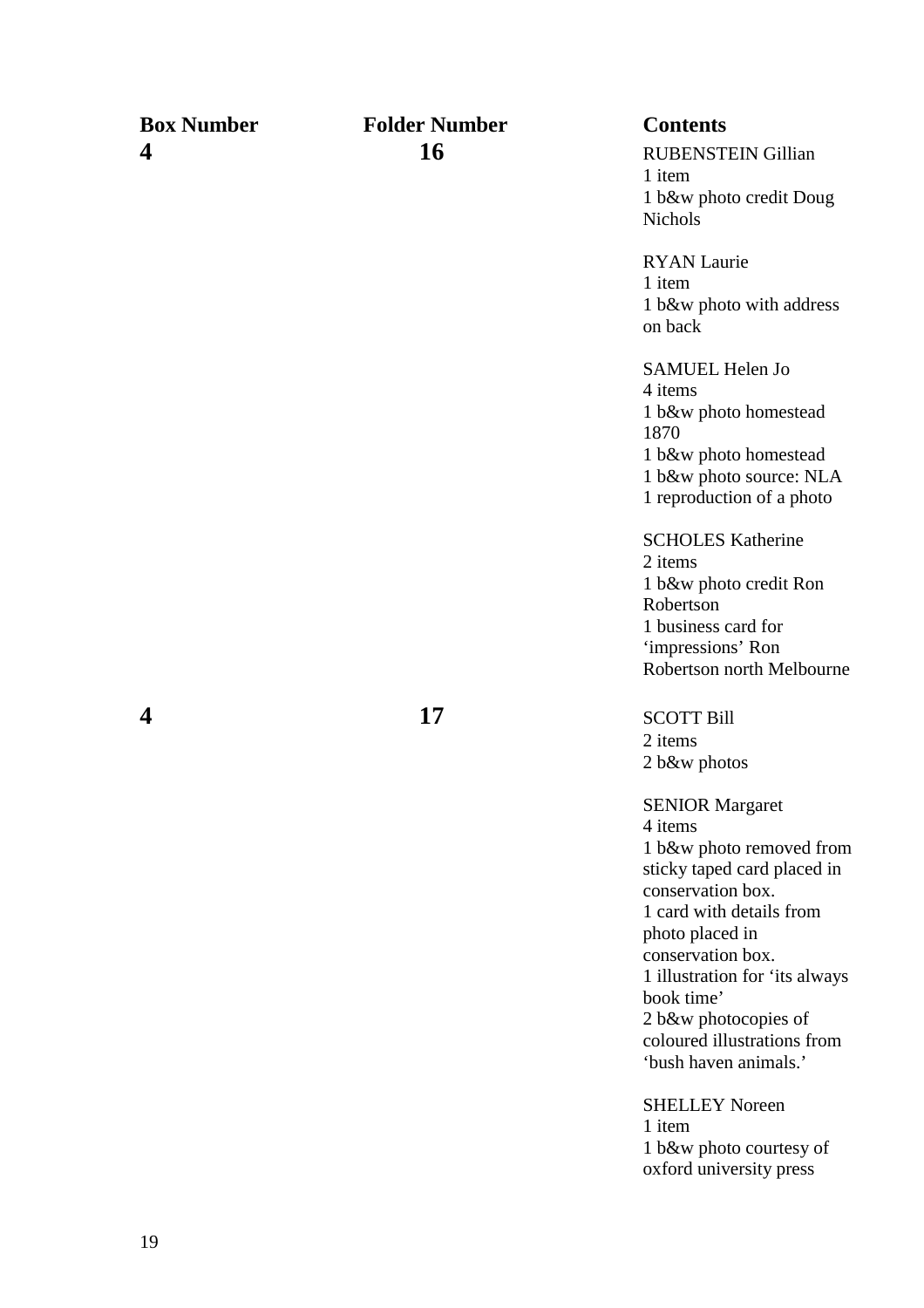### **Box Number Folder Number Contents 4 17** SMALL Mary

4 items 4 b&w photos

SMITH Craig 1 item 1 b&w photo 1983

SOUTHALL Ivan 1 item 1 b&w photo with dry glue stains on back pencilled comments on back.

SPENCE Eleanor 1 item 1 b&w photo

STACKPOOL Walter 1 item 1 b&w photo

STOW Randolph 1 item 1 b&w photo typed comment on back. 1973

SYRED Celia 1 item 1 b&w photo

TANNER Jane 1 item 1 b&w photo

TENNANT Kylie 1 item 1 b&w photo source: The Age

 THIELE Colin 13 items 1 b&w photo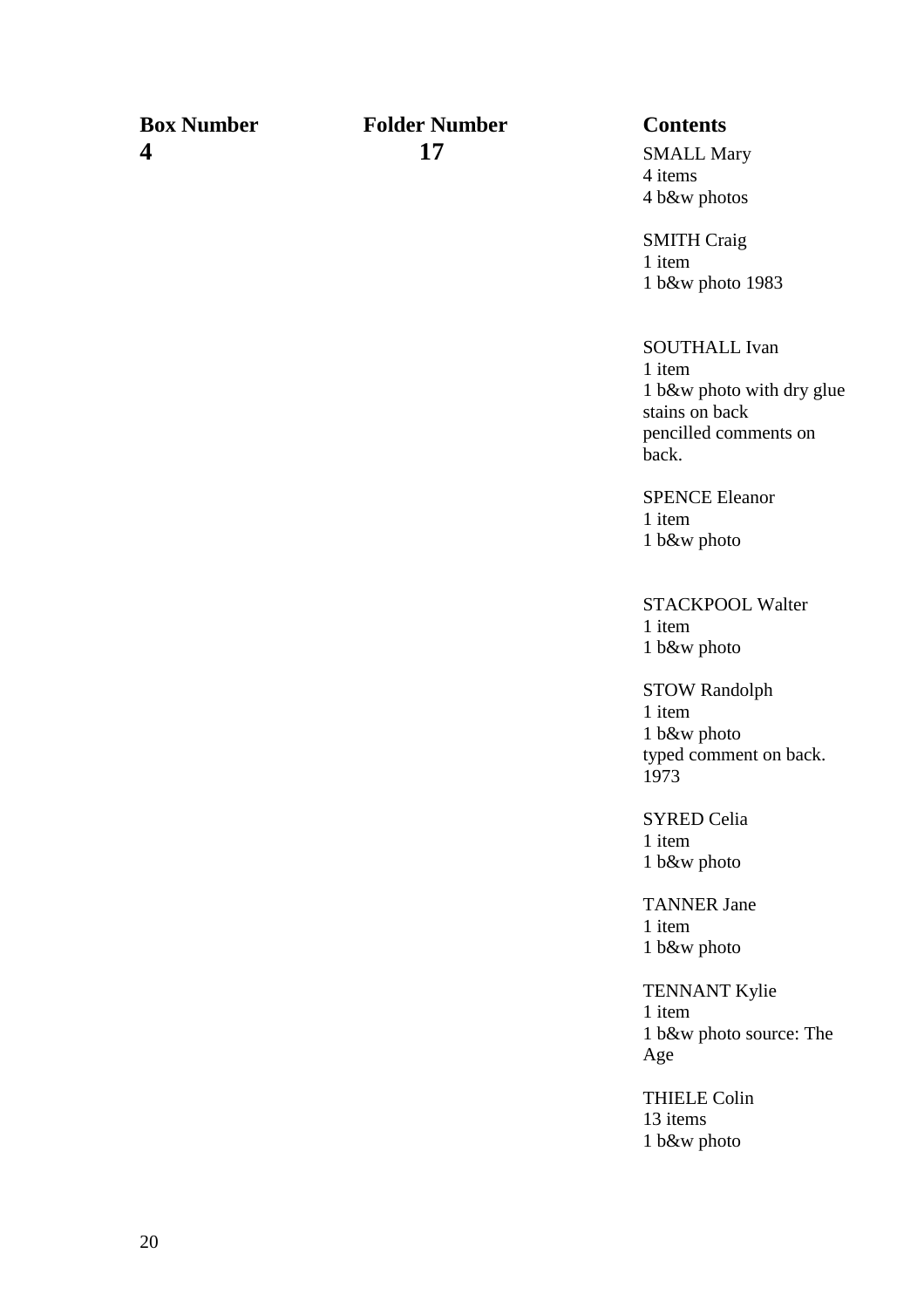### **Box Number Folder Number Contents 4** 17 17 1 b&w photo from "the fire

 in the stone". SA Film Corporation. with typed detailed comments stuck to back. 1 b&w photo of "Storm Boy" with typed detailed comments stuck to back. 1 coloured photo of school visit 2 coloured photo of Thiele addressing school group 1 coloured photo of Thiele speaking with strapped arm. 1 coloured photo with students. 1 coloured photo with fan and 'Jodie's Journey' 1 coloured photo at same event as above. 1 coloured photo in study 2 b&w photos of "Colin Thiele (author)"

**4 18** TRELOAR Bruce 5 items 1 b&w photo 1 sleeve of coloured negatives

3 loose coloured negatives

TURNER Ethel 4 items 1 b&w photo 1910 with reduction instructions. 1 b&w photo 1 b&w photo

VAUGHAN Marcia 1 b&w photo with address on back

 VILLIERS Alan 1 item 1 b&w photo source the age handwritten comment on back.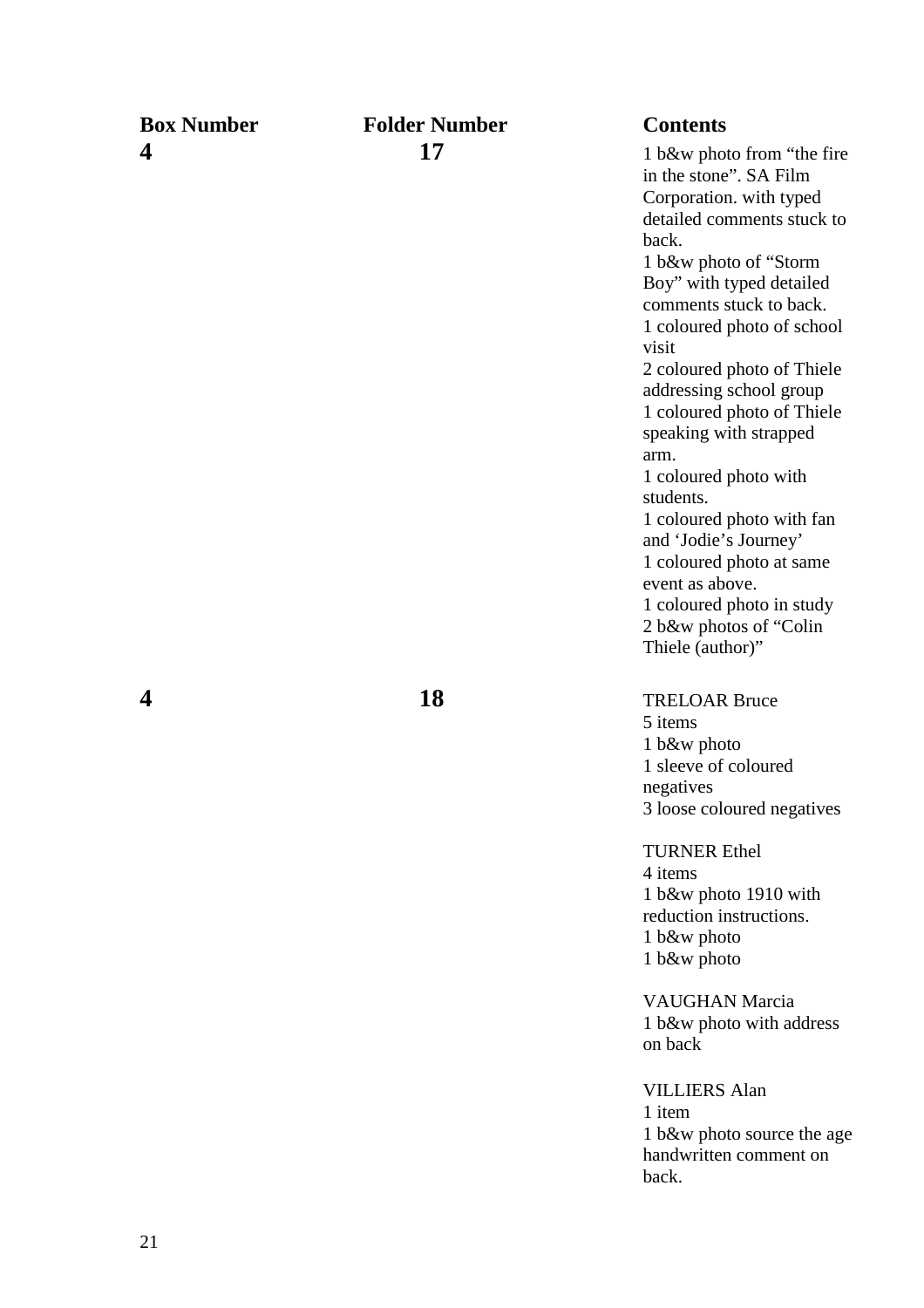### **Box Number Folder Number Contents 4 18** VIVAS Julie

1 item 1 large b&w photo

WAGNER Jenny 1 item 1 b&w photo credit Penguin Books

WAKEFIELD S.A

1 large b&w photo acknowledgement Jennifer Hooks 1 photocopy of signed illustration 'gumbles in summer'

WALKER Kath 1 item 1 b&w photo source: The Age

 WALL Dorothy 1 item 1 b&w photo

WALLINGTON Vivienne 1 item 1 b&w photo with address on back

WHEATLEY Nadia 1 item 1 b&w photo

**4** 19 **19 WHITE Mary** 1 item 1 b&w photo

> WIGNELL Edel 2 items 1 b&w photo courtesy of Geoffrey Wignell 1 b&w photo acknowledgment Leader Associated Newspapers.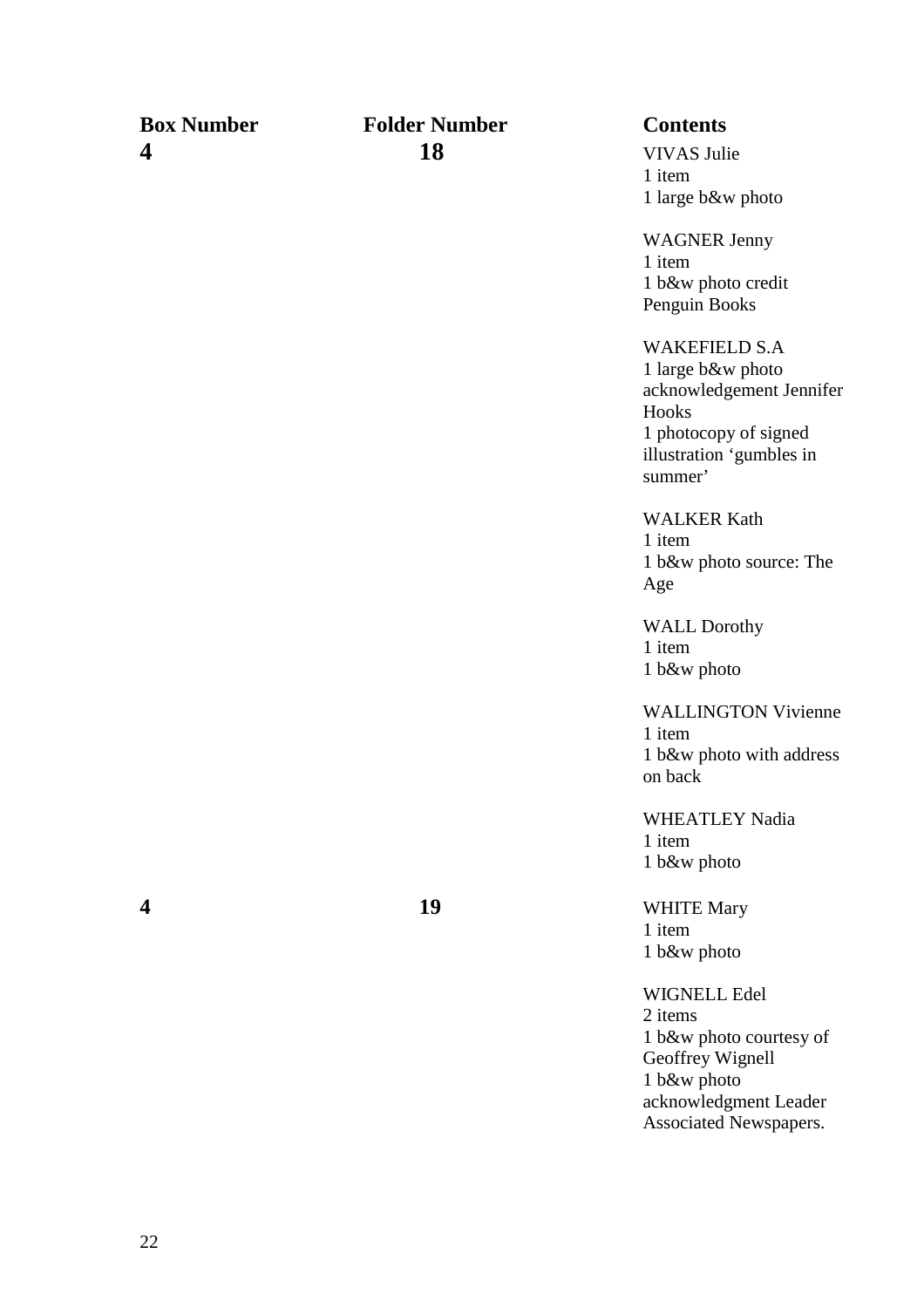### **Box Number Folder Number Contents 4 19** WILD Margaret

1 item 1 b&w photo

WOODBURY Joan 1 item 1 b&w photo

WORTHY Judith 1 item 1 b&w photo

WRIGHT Judith 2 items 1 b&w photo with photographer's sticker on back. 1 b&w photo of home source Graeme Kinross Smith WRIGHTSON Patricia 11 items 1 illustration removed from card 1 b&w photo with detailed typed comments on back. 1 b&w photo yellowing across right hand side. 1 b&w photo of prawn boat NSW 1 b&w photo

1 b&w photo of view from home 1 b&w photo (duplicate) 1 b&w photo Gippsland Vic. Courtesy of Bruce Pascoe 1 b&w photo source P.Wrightson 1 b&w photo of home 1 coloured photo still from 'I own the race course'. (yellow sticky label

removed)

YOUNG Noela 3 items 2 b&w photos